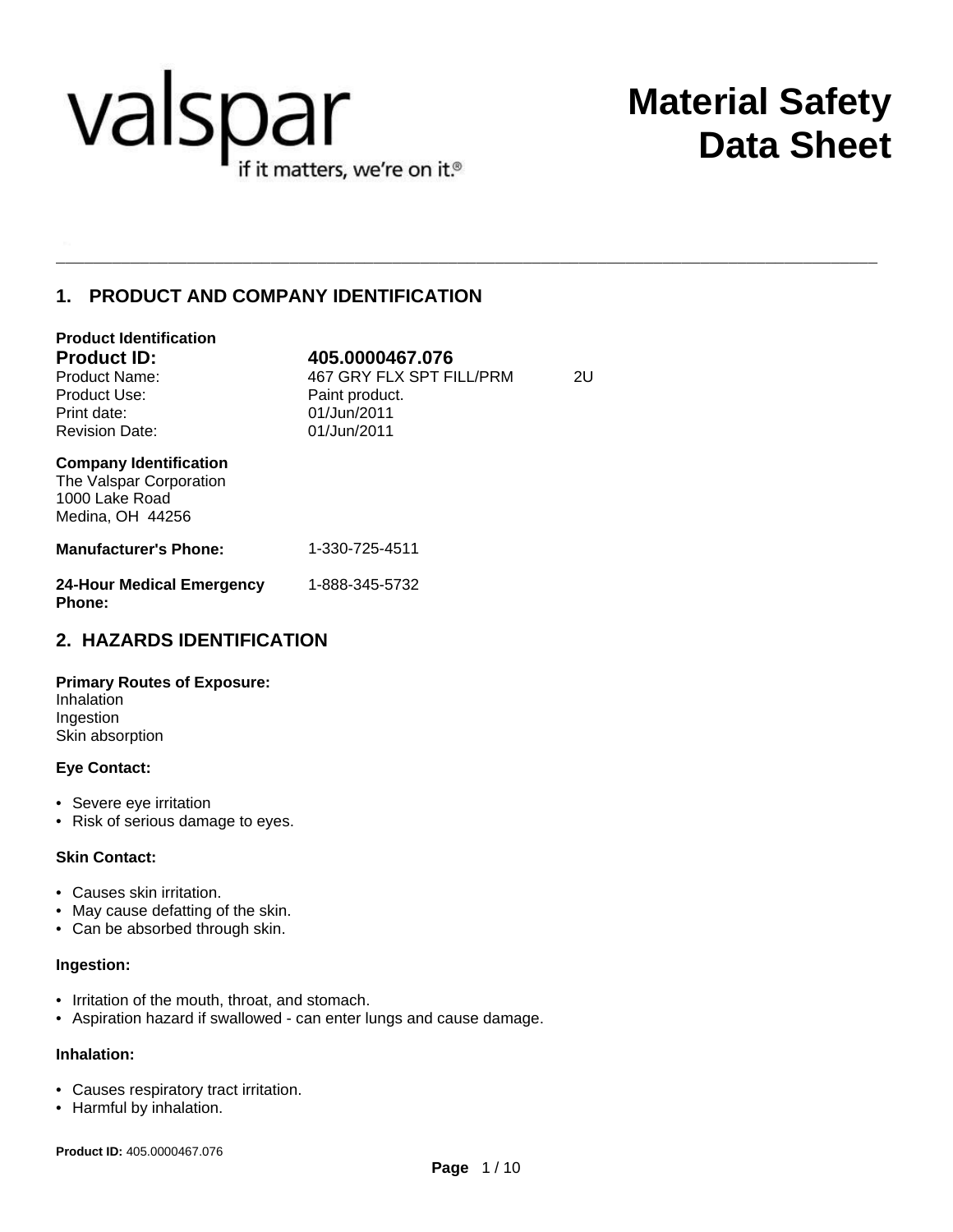• Asphyxia

## **Acute Other Health Effects:**

- May cause frostbite
- Intentional misuse by deliberately concentrating and inhaling the contents may be harmful or fatal.

## **Target Organ and Other Health Effects:**

- Causes headache, drowsiness or other effects to the central nervous system.
- Cardiac arrhythmias
- Liver injury may occur.
- Blood disorders
- Kidney injury may occur.

### **This product contains ingredients that may contribute to the following potential chronic health effects:**

- Notice: Reports have associated repeated and prolonged occupational overexposure to solvents with permanent brain and nervous system damage. Intentional misuse by deliberately concentrating and inhaling the contents may be harmful or fatal.
- Prolonged exposure to respirable crystalline quartz silica may cause delayed chronic injury (silicosis).
- Chronic exposure may cause permanent damage of health.
- Prolonged exposure over TLV may produce pneumoconiosis.

## **Teratogens:**

- May cause birth defects.
- Female reproductive toxin.

### **Carcinogens:**

- Possible cancer hazard. Contains material which may cause cancer based on animal data.
- Cancer hazard. Contains material which can cause cancer.

## **3. COMPOSITION / INFORMATION ON HAZARDOUS INGREDIENTS**

| <b>Ingredient Name</b><br><b>CAS-No.</b>                    | Approx.<br>Weight % | <b>Chemical Name</b>         |
|-------------------------------------------------------------|---------------------|------------------------------|
| <b>DIMETHYL KETONE-</b><br><b>EXEMPT SOLVENT</b><br>67-64-1 | 30 - 35             | Acetone                      |
| <b>PROPANE</b><br>74-98-6                                   | $10 - 15$           | Propane                      |
| <b>TOLUENE</b><br>108-88-3                                  | $10 - 15$           | Toluene                      |
| <b>BUTANE</b><br>106-97-8                                   | $5 - 10$            | <b>Butane</b>                |
| <b>XYLENE</b><br>1330-20-7                                  | $5 - 10$            | Xylenes (o-, m-, p- isomers) |
| <b>ISOBUTYL ACETATE</b><br>110-19-0                         | $1 - 5$             | <b>Isobutyl</b> acetate      |
| <b>TITANIUM DIOXIDE</b><br>13463-67-7                       | $1 - 5$             | Titanium dioxide             |
| <b>TALC</b><br>14807-96-6                                   | $1 - 5$             | Talc (Mg3H2(SiO3)4)          |
| <b>PROPRIETARY INERT</b>                                    | $1 - 5$             | <b>PROPRIETARY INERT</b>     |
| <b>PROPRIETARY INERT</b>                                    | $1 - 5$             | <b>PROPRIETARY INERT</b>     |
| C.I. PIGMENT BLACK 7<br>1333-86-4                           | $.1 - 1$            | Carbon black                 |
| <b>SILICA</b><br>14808-60-7                                 | $1 - 1$             | QUARTZ (Si02)                |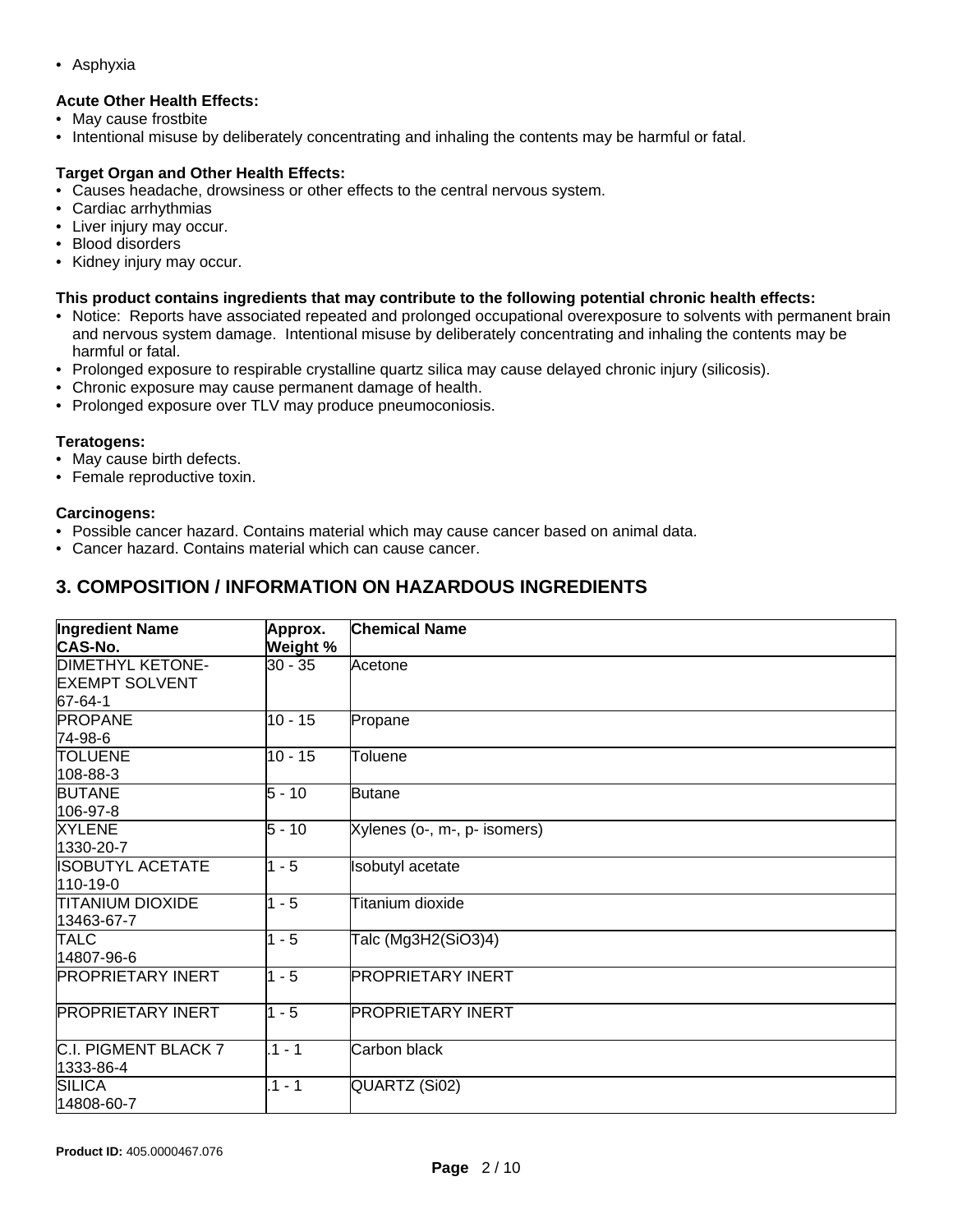If this section is blank there are no hazardous components per OSHA guidelines.

## **4. FIRST AID MEASURES**

## **Eye Contact:**

In case of contact, immediately flush eyes with plenty of water for at least 15 minutes. If easy to do, remove contact lenses. If medical assistance is not immediately available, flush an additional 15 minutes. Get medical attention immediately.

## **Skin Contact:**

Remove contaminated clothing and shoes. Wash off immediately with plenty of water for at least 15 minutes. Get medical attention, if symptoms develop or persist.

## **Ingestion:**

Rinse mouth with water. Give one or two glasses of water. Only induce vomiting at the instruction of medical personnel. Do NOT induce vomiting. Never give anything by mouth to an unconscious person. If vomiting occurs, keep head lower than hips to prevent aspiration. Get medical attention immediately.

### **Inhalation:**

Move injured person into fresh air and keep person calm under observation. Get medical attention immediately. For breathing difficulties, oxygen may be necessary. If breathing stops, provide artificial respiration. Do not give direct mouthto-mouth resuscitation if inhaled. To protect rescuer, use air-viva, oxy-viva or one-way mask. Resuscitate in a wellventilated area.

## **Medical conditions aggravated by exposure:**

Any respiratory or skin condition.

## **5. FIRE FIGHTING MEASURES**

| Flash point (Fahrenheit):        | -31                                                     |
|----------------------------------|---------------------------------------------------------|
| Flash point (Celsius):           | -35                                                     |
| Lower explosive limit (%):       |                                                         |
| Upper explosive limit (%):       | 13                                                      |
| Autoignition temperature:        | not determined                                          |
| Sensitivity to impact:           | no                                                      |
| Sensitivity to static discharge: | Subject to static discharge hazards. Please see bonding |
|                                  | and grounding information in Section 7.                 |
| Hazardous combustion products:   | See Section 10.                                         |

## **Unusual fire and explosion hazards:**

None known.

## **Extinguishing media:**

Carbon dioxide, dry chemical, foam and/or water fog.

## **Fire fighting procedures:**

Firefighters should be equipped with self-contained breathing apparatus and turn out gear. Keep containers and surroundings cool with water spray.

## **6. ACCIDENTAL RELEASE MEASURES**

## **Action to be taken if material is released or spilled:**

Ventilate the area. Avoid breathing dust or vapor. Use self-containing breathing apparatus or airmask for large spills in a confined area. Wipe, scrape or soak up in an inert material and put in a container for disposal. See section 7, "Handling and Storage", for proper container and storage procedures. Remove all sources of ignition. Soak up with inert absorbent material. Use only non-sparking tools. Avoid contact with eyes.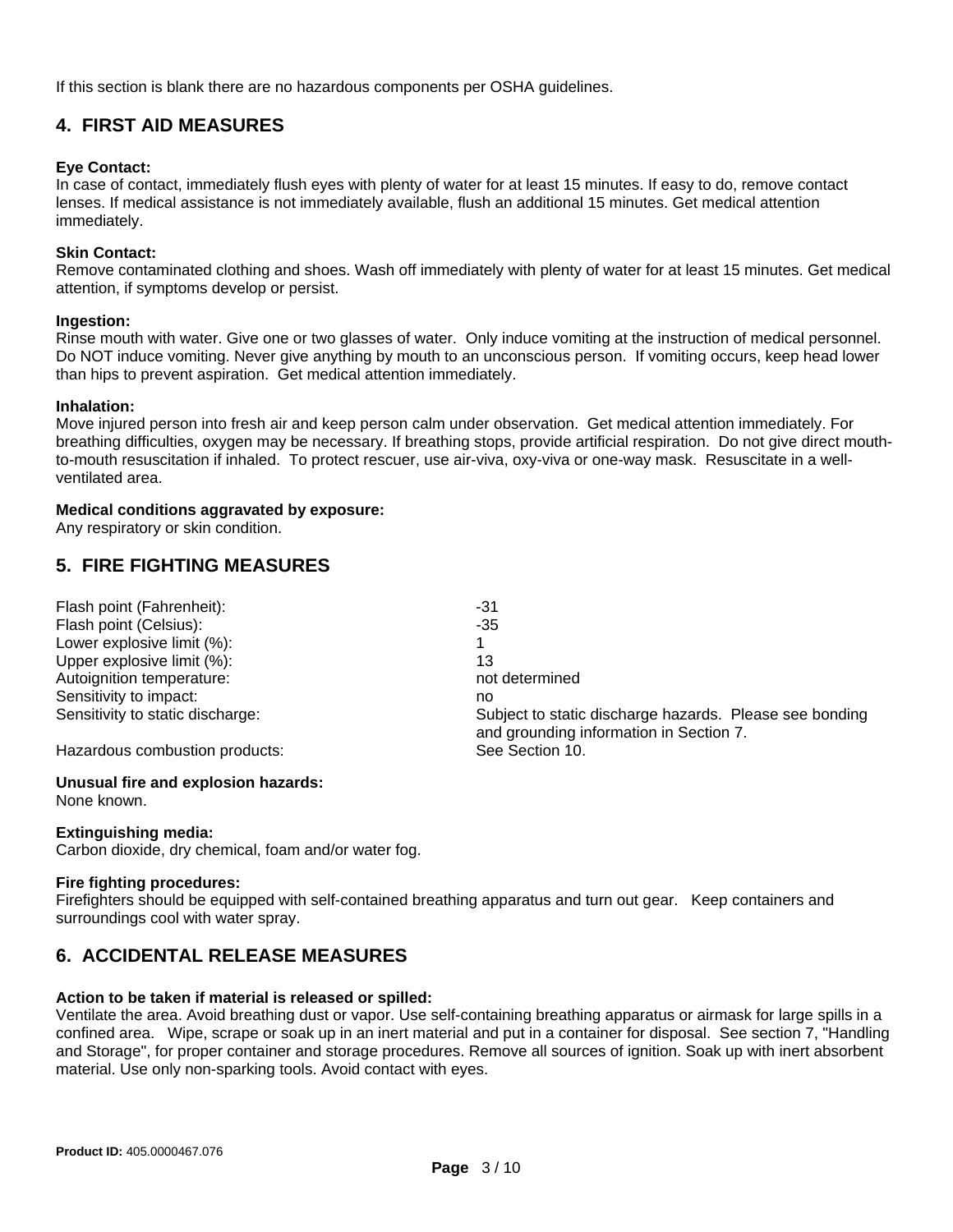## **7. HANDLING AND STORAGE**

## **Precautions to be taken in handling and storage:**

Keep away from heat, sparks and open flame. - No smoking. Keep container closed when not in use. Do not store above 120 degrees F. (49 degrees C). Based on flash point and vapor pressure, suitable storage should be provided in accordance with OSHA regulation 1910.106, Ontario OH&S regulation 851 section 22. Empty containers may contain product residue, including flammable or explosive vapors. Do not cut, puncture or weld on or near container. All label warnings must be observed until the container has been commercially cleaned or reconditioned. If the product is used near or above the flashpoint, an ignition hazard may be present. Activities, uses, or operations which liberate vapor (such as mixing or free fall of liquids) may also present an ignition hazard. Please ensure containers and other interconnected equipment are properly bonded and grounded at all times.

## **8. PERSONAL PROTECTIVE EQUIPMENT AND EXPOSURE CONTROLS**

## **Personal Protective Equipment**

## **Eye and face protection:**

Wear chemical goggles with splash shields or face shield. Contact lenses should not be worn when working with chemicals because contact lenses may contribute to the severity of an eye injury in case of exposure.

## **Skin protection:**

Appropriate chemical resistant gloves should be worn.

## **Other Personel Protection Data:**

To prevent skin contact wear protective clothing covering all exposed areas. Ensure that eyewash stations and safety showers are close to the workstation location.

### **Respiratory protection:**

If exposure cannot be controlled below applicable limits, use the appropriate NIOSH approved respirator such as an air purifying respirator with organic vapor cartridge and dust/mist filter. Consult the respirator manufacturer's literature to ensure that the respirator will provide adequate protection. Read and follow all respirator manufacturer's instructions.

#### **Ventilation**

Use only in well-ventilated areas. Ensure adequate ventilation, especially in confined areas. Ovens used for curing should contain a fresh air purge to prevent vapours from accumulating and creating a possible explosive mixture. Where the product is used in a hazardous classified area, use explosion-proof electrical/ventilating/lighting/equipment.

## **Exposure Guidelines**

## **OSHA Permissible Exposure Limits (PEL's)**

| <b>Ingredient Name</b><br><b>CAS-No.</b> | Approx.<br>Weight % | <b>TWA (final)</b>            | <b>Ceilings limits (final)</b> | <b>Skin designations</b> |
|------------------------------------------|---------------------|-------------------------------|--------------------------------|--------------------------|
| <b>DIMETHYL KETONE-</b>                  | $30 - 35$           | 1000 ppm TWA                  |                                |                          |
| <b>EXEMPT SOLVENT</b>                    |                     | 2400 mg/m <sup>3</sup> TWA    |                                |                          |
| 67-64-1                                  |                     |                               |                                |                          |
| <b>PROPANE</b>                           | 10 - 15             | 1000 ppm TWA                  |                                |                          |
| 74-98-6                                  |                     | 1800 mg/m $3$ TWA             |                                |                          |
| <b>TOLUENE</b>                           | 10 - 15             | 200 ppm TWA                   | $=$ 300 ppm Ceiling            |                          |
| 108-88-3                                 |                     |                               |                                |                          |
| <b>XYLENE</b>                            | $5 - 10$            | 100 ppm TWA                   |                                |                          |
| 1330-20-7                                |                     | 435 mg/m <sup>3</sup> TWA     |                                |                          |
| <b>ISOBUTYL ACETATE</b>                  | $1 - 5$             | 150 ppm TWA                   |                                |                          |
| $110 - 19 - 0$                           |                     | 700 mg/m $3$ TWA              |                                |                          |
| <b>TITANIUM DIOXIDE</b>                  | $1 - 5$             | 15 mg/m <sup>3</sup> TWA dust |                                |                          |
| 13463-67-7                               |                     | total                         |                                |                          |
| <b>TALC</b>                              | - 5                 | Respirable. Listed.           |                                |                          |
| 14807-96-6                               |                     | Total dust. Listed.           |                                |                          |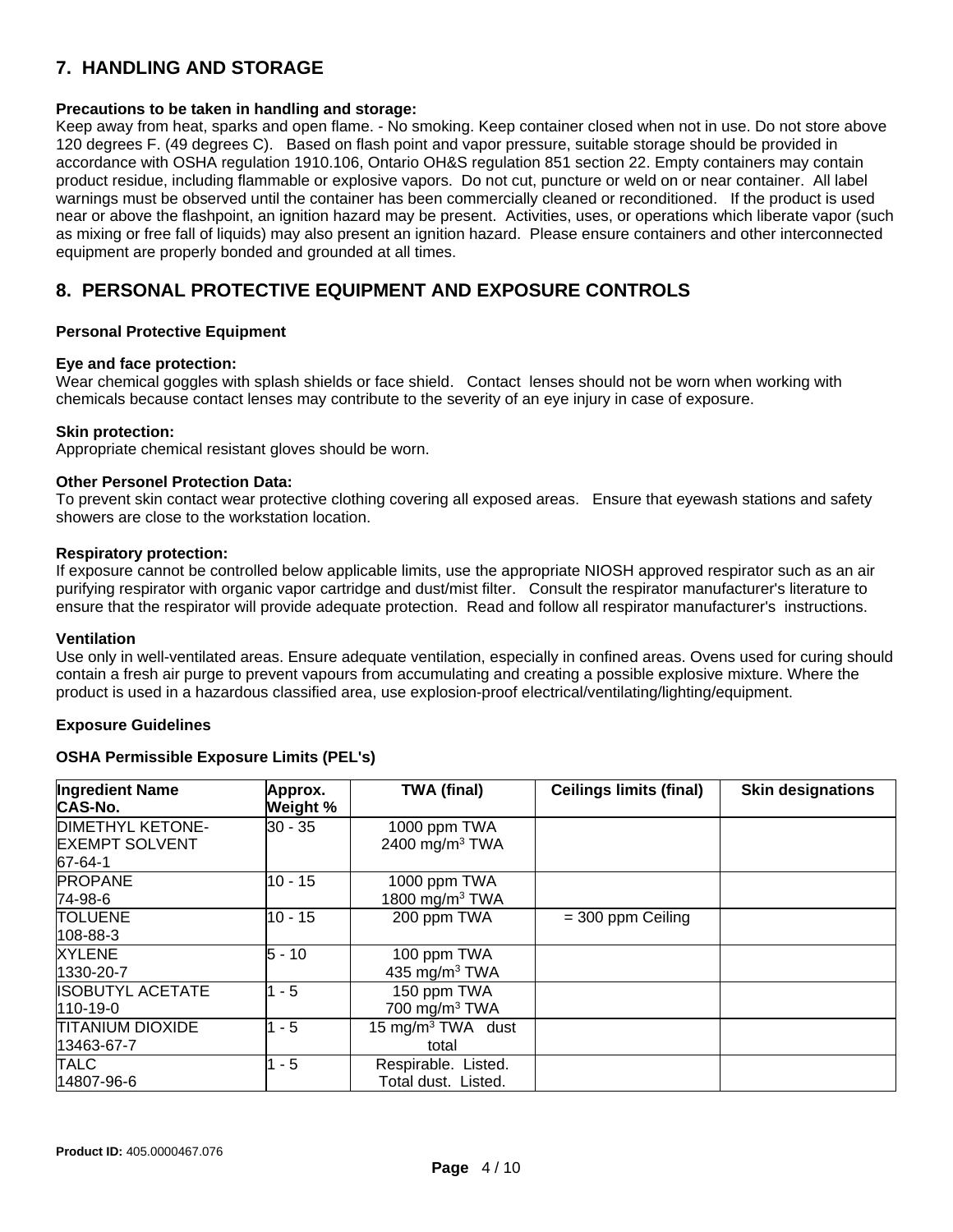| <b>Ingredient Name</b><br><b>CAS-No.</b> | Approx.<br>Weight % | <b>TWA (final)</b>                                                                                                                                                                   | <b>Ceilings limits (final)</b> | <b>Skin designations</b> |
|------------------------------------------|---------------------|--------------------------------------------------------------------------------------------------------------------------------------------------------------------------------------|--------------------------------|--------------------------|
| <b>PROPRIETARY INERT</b>                 | $1 - 5$             | 15 mg/m <sup>3</sup> TWA dust<br>total<br>5 mg/m <sup>3</sup> TWA respirable<br>fraction                                                                                             |                                |                          |
| <b>PROPRIETARY INERT</b>                 | $1 - 5$             | 5 mg/m <sup>3</sup> TWA respirable<br>fraction                                                                                                                                       |                                |                          |
| C.I. PIGMENT BLACK 7<br>1333-86-4        | $.1 - 1$            | 3.5 mg/m <sup>3</sup> TWA                                                                                                                                                            |                                |                          |
| <b>SILICA</b><br>14808-60-7              | $.1 - 1$            | $(30)/(%SiO2 + 2)$ mg/m <sup>3</sup><br>TWA, total dust<br>$(250)/(%SiO2 + 5)$ mppcf<br>TWA, respirable fraction<br>$(10)/(%SiO2 + 2)$ mg/m <sup>3</sup><br>TWA, respirable fraction |                                |                          |

## **ACGIH Threshold Limit Value (TLV's)**

| <b>Ingredient Name</b><br><b>CAS-No.</b>                    | Approx.<br>Weight % | <b>TWA</b>                                                                                                                         | <b>STEL</b>  | <b>Ceiling limits</b> | <b>Skin</b><br>designations          |
|-------------------------------------------------------------|---------------------|------------------------------------------------------------------------------------------------------------------------------------|--------------|-----------------------|--------------------------------------|
| <b>DIMETHYL KETONE-</b><br><b>EXEMPT SOLVENT</b><br>67-64-1 | 30 - 35             | 500 ppm TWA                                                                                                                        | 750 ppm STEL |                       |                                      |
| <b>PROPANE</b><br>74-98-6                                   | $10 - 15$           | 1000 ppm TWA                                                                                                                       |              |                       |                                      |
| <b>TOLUENE</b><br>108-88-3                                  | $10 - 15$           | 20 ppm TWA                                                                                                                         |              |                       | Can be absorbed<br>through the skin. |
| <b>BUTANE</b><br>106-97-8                                   | $5 - 10$            | 1000 ppm TWA                                                                                                                       |              |                       |                                      |
| <b>XYLENE</b><br>1330-20-7                                  | $5 - 10$            | 100 ppm TWA                                                                                                                        | 150 ppm STEL |                       |                                      |
| <b>ISOBUTYL ACETATE</b><br>110-19-0                         | $1 - 5$             | 150 ppm TWA                                                                                                                        |              |                       |                                      |
| <b>TITANIUM DIOXIDE</b><br>13463-67-7                       | $1 - 5$             | 10 mg/m <sup>3</sup> TWA                                                                                                           |              |                       |                                      |
| <b>TALC</b><br>14807-96-6                                   | $1 - 5$             | $2$ mg/m <sup>3</sup> TWA<br>respirable fraction,<br>particulate matter<br>containing no<br>asbestos and <1%<br>crystalline silica |              |                       |                                      |
| <b>PROPRIETARY INERT</b>                                    | $1 - 5$             | 10 mg/m $3$<br>Inhalable particles.<br>3 mg/ $m3$<br>Respirable<br>particles.                                                      |              |                       |                                      |
| <b>PROPRIETARY INERT</b>                                    | $1 - 5$             | 10 mg/m $3$ TWA                                                                                                                    |              |                       |                                      |
| C.I. PIGMENT BLACK 7<br>1333-86-4                           | $1 - 1$             | 3.5 mg/m $3$ TWA                                                                                                                   |              |                       |                                      |
| <b>SILICA</b><br>14808-60-7                                 | $.1 - 1$            | $0.025$ mg/m <sup>3</sup> TWA<br>respirable fraction                                                                               |              |                       |                                      |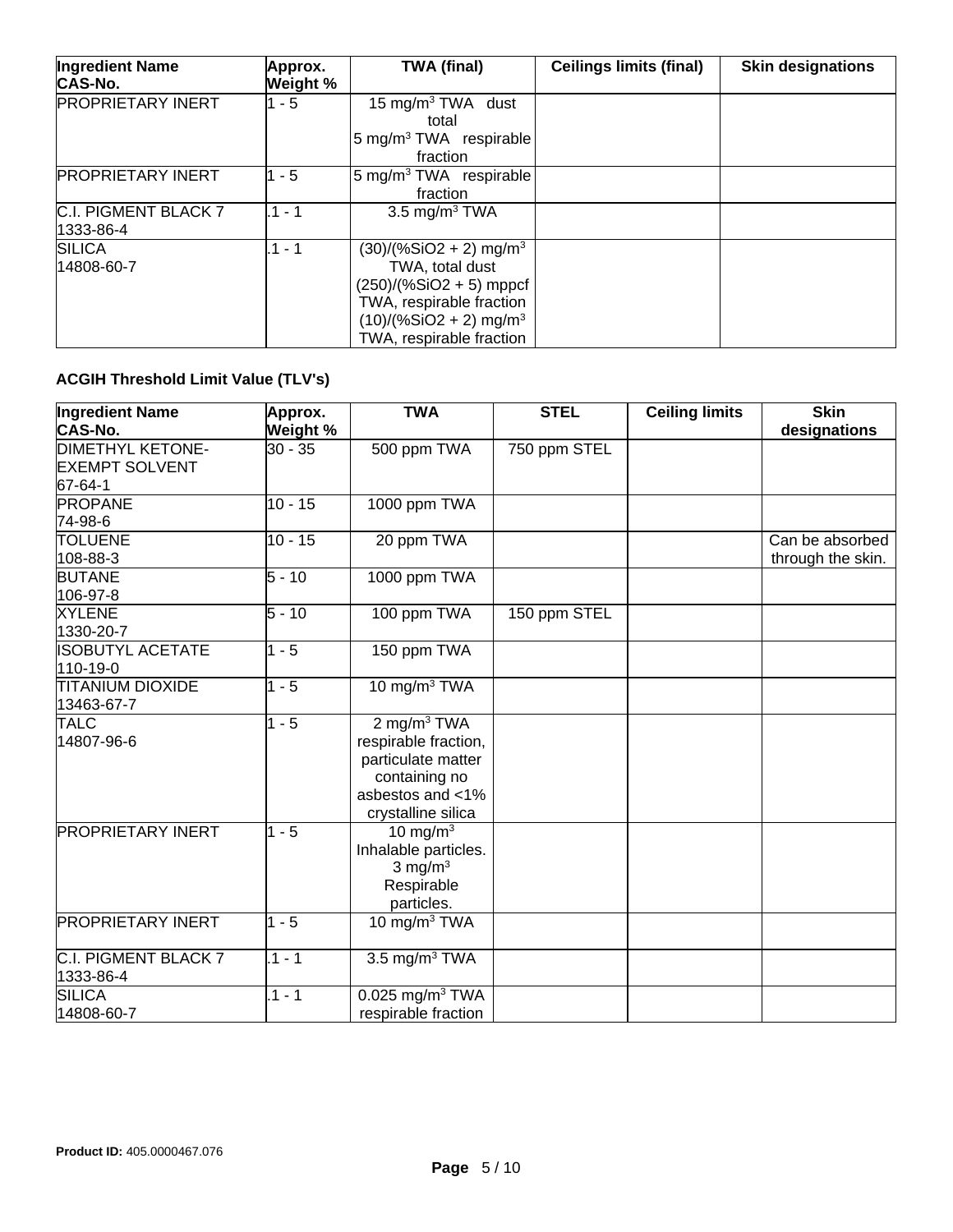## **9. PHYSICAL PROPERTIES**

| Odor:                                      | Normal for this product type.     |
|--------------------------------------------|-----------------------------------|
| <b>Physical State:</b>                     | Aerosol                           |
| pH:                                        | not determined                    |
| Vapor pressure:                            | NOT DETERMINED mmHg @ 68°F (20°C) |
| Vapor density (air = $1.0$ ):              | 4                                 |
| Boiling point:                             | not determined                    |
| Solubility in water:                       | not determined                    |
| Coefficient of water/oil distribution:     | not determined                    |
| Density (lbs per US gallon):               | 6.65                              |
| <b>Specific Gravity:</b>                   | .8                                |
| Evaporation rate (butyl acetate $= 1.0$ ): | 5.6                               |
| Flash point (Fahrenheit):                  | -31                               |
| Flash point (Celsius):                     | $-35$                             |
| Lower explosive limit (%):                 | 1                                 |
| Upper explosive limit (%):                 | 13                                |
| Autoignition temperature:                  | not determined                    |

## **10. STABILITY AND REACTIVITY**

| Stable under normal co  |
|-------------------------|
| Heat.                   |
| Strong oxidizing agents |
| None anticipated.       |
| Carbon monoxide and o   |
|                         |

Stable under normal conditions. Carbon monoxide and carbon dioxide.

Sensitivity to static discharge: **Sensitivity to static discharge hazards**. Please see bonding and grounding information in Section 7.

## **11. TOXICOLOGICAL INFORMATION**

| <b>Ingredient Name</b>  | Approx.   | NIOSH - Selected LD50s and LC50s       |
|-------------------------|-----------|----------------------------------------|
| <b>CAS-No.</b>          | Weight %  |                                        |
| <b>DIMETHYL KETONE-</b> | 30 - 35   | $=$ 5800 mg/kg Oral LD50 Rat           |
| <b>EXEMPT SOLVENT</b>   |           |                                        |
| 67-64-1                 |           |                                        |
| <b>PROPANE</b>          | $10 - 15$ | $= 658$ mg/L Inhalation LC50 Rat 4 h   |
| 74-98-6                 |           |                                        |
| TOLUENE                 | $10 - 15$ | $=$ 12.5 mg/L Inhalation LC50 Rat 4 h  |
| 108-88-3                |           | $= 12124$ mg/kg Dermal LD50 Rat        |
|                         |           | $= 636$ mg/kg Oral LD50 Rat            |
|                         |           | = 8390 mg/kg Dermal LD50 Rabbit        |
|                         |           | > 26700 ppm Inhalation LC50 Rat 1 h    |
| <b>BUTANE</b>           | 5 - 10    | $= 658$ mg/L Inhalation LC50 Rat 4 h   |
| 106-97-8                |           |                                        |
| <b>XYLENE</b>           | $5 - 10$  | $=$ 4300 mg/kg Oral LD50 Rat           |
| 1330-20-7               |           | $=$ 47635 mg/L Inhalation LC50 Rat 4 h |
|                         |           | = 5000 ppm Inhalation LC50 Rat 4 h     |
|                         |           | > 1700 mg/kg Dermal LD50 Rabbit        |
| <b>ISOBUTYL ACETATE</b> | $1 - 5$   | $= 13400$ mg/kg Oral LD50 Rat          |
| 110-19-0                |           | > 5000 mg/kg Dermal LD50 Rabbit        |
| TITANIUM DIOXIDE        | $1 - 5$   | > 10000 mg/kg Oral LD50 Rat            |
| 13463-67-7              |           |                                        |
| C.I. PIGMENT BLACK 7    | .1 - 1    | > 15400 mg/kg Oral LD50 Rat            |
| 1333-86-4               |           | > 3 g/kg Dermal LD50 Rabbit            |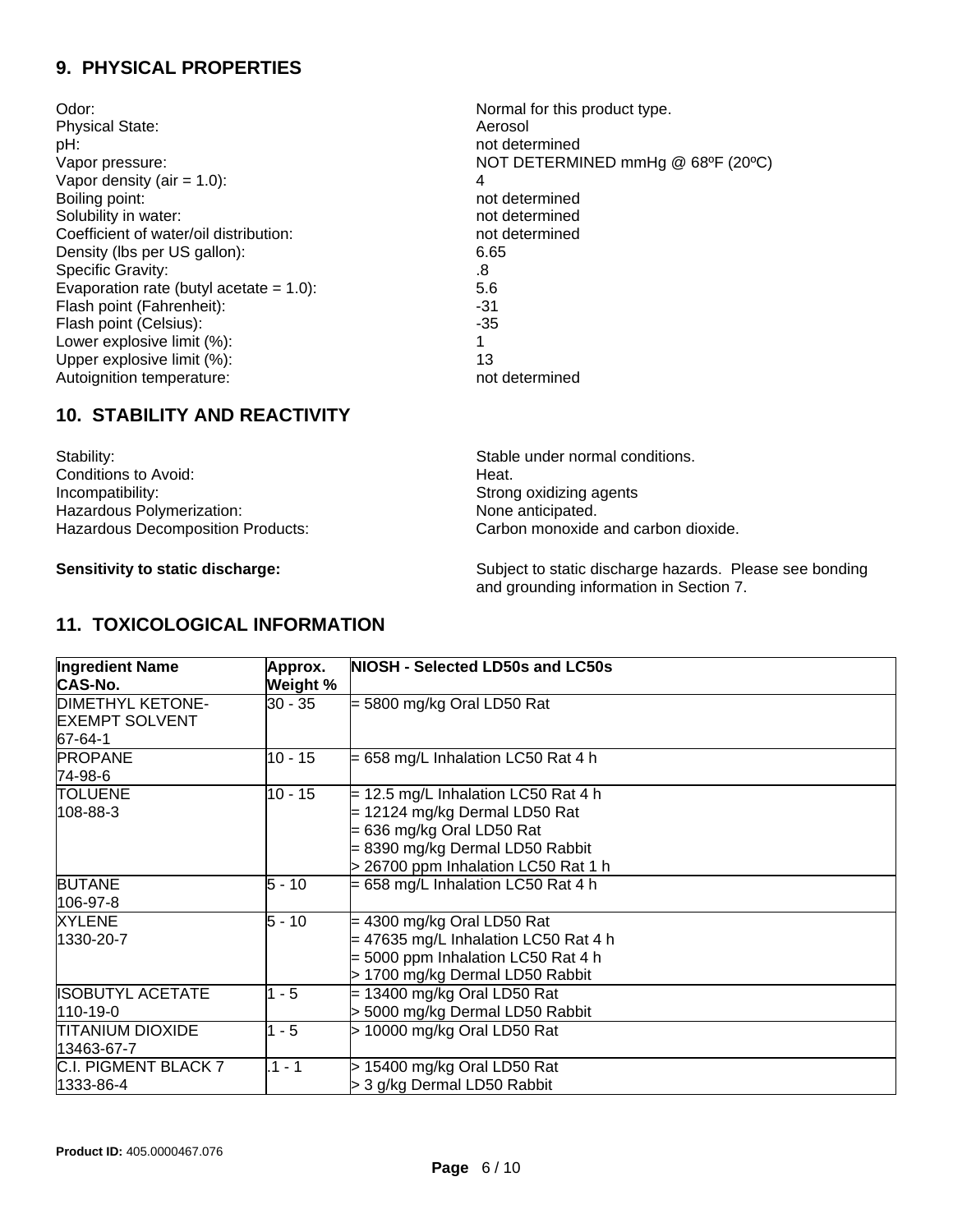## **11. TOXICOLOGICAL INFORMATION**

| <b>SILICA</b> |  | 500 mg/kg Oral LD50 Rat<br>$-$ |  |  |
|---------------|--|--------------------------------|--|--|
| 14808-60-7    |  |                                |  |  |

## **Mutagens/Teratogens/Carcinogens:**

May cause birth defects. Female reproductive toxin.

Possible cancer hazard. Contains material which may cause cancer based on animal data. Cancer hazard. Contains material which can cause cancer.

IARC has classified carbon black as possibly carcinogenic to humans (Group 2B). Contains TIO2 which is listed by IARC as a possible human carcinogen (Group 2B) based on animal data. Neither long term animal studies, nor human epidemiology studies of workers exposed to TIO2 provide an adequate basis to conclude TIO2 is carcinogenic. TIO2 is not classified as a carcinogen by NTP, U.S. OSHA, or the U.S. EPA. Contains crystaline silica. The IARC has determined that crystaline silica inhaled in the form of quartz or cristobablite from occupational sources is carcinogenic to humans (group 1). Refer to IARC monograph 68 in conjunction with the use of these materials. Risk of cancer depends on the duration and level of exposure. In coatings products, risk is due primarily to inhalation of sanding dusts or respirable particles in spray mists. The NTP has also determined that crystaline silica is a known human carcinogen in the form of fine, breathable particles. Risk of cancer depends on duration and level of exposure in coatings products, risk is due primarily to inhalation of sanding dust or respirable particles in spray mist.

| <b>Ingredient Name</b>           | Approx.  | California Prop 65 - Developmental                      | California Prop 65 - Reproductive |
|----------------------------------|----------|---------------------------------------------------------|-----------------------------------|
| CAS-No.                          | Weight % | Toxicitv                                                | (Male)                            |
| <b>TOLUENE</b><br>$108 - 88 - 3$ | l10 - 15 | Listed. initial date 1/1/91 -<br>developmental toxicity |                                   |

| <b>Ingredient Name</b><br><b>CAS-No.</b> | Approx.<br>Weight % | <b>California Prop 65 - Reproductive</b><br>(Female) | California Prop 65 - Carcinogen   |
|------------------------------------------|---------------------|------------------------------------------------------|-----------------------------------|
| <b>TOLUENE</b>                           | 10 - 15             | Initial date 8/1/09 - female<br>Listed.              |                                   |
| $108 - 88 - 3$                           |                     | reproductive toxicity                                |                                   |
| <b>SILICA</b>                            | 1 -                 |                                                      | initial date 10/1/88 -<br>Listed. |
| 14808-60-7                               |                     |                                                      | carcinogen                        |

| <b>Ingredient Name</b><br><b>CAS-No.</b> | Approx.<br>Weight % | <b>Evidence</b>     | IARC Group 1 - Human   IARC Group 2A - Limited <br><b>Human Data</b> | <b>IARC Group 2B -</b><br><b>Sufficient Animal Data</b> |
|------------------------------------------|---------------------|---------------------|----------------------------------------------------------------------|---------------------------------------------------------|
| <b>TITANIUM DIOXIDE</b><br>13463-67-7    | $1 - 5$             |                     |                                                                      | Monograph 47 [1989]                                     |
| C.I. PIGMENT BLACK 7<br>1333-86-4        | 1 - 1               |                     |                                                                      | Monograph 65 [1996]                                     |
| <b>SILICA</b><br>14808-60-7              | .1 - 1              | Monograph 68 [1997] |                                                                      |                                                         |

| <b>Ingredient Name</b><br><b>CAS-No.</b> | Approx.<br>Weight % | <b>NTP Known</b><br><b>Carcinogens</b> | <b>NTP Suspect</b><br><b>Carcinogens</b> | <b>NTP Evidence of</b><br>Carcinogenicity                                                             |
|------------------------------------------|---------------------|----------------------------------------|------------------------------------------|-------------------------------------------------------------------------------------------------------|
| <b>TOLUENE</b><br>108-88-3               | 10 - 15             |                                        |                                          | male rat-no evidence;<br>female rat-no evidence;<br>male mice-no evidence;<br>female mice-no evidence |
| <b>XYLENE</b><br>1330-20-7               | 5 - 10              |                                        |                                          | male rat-no evidence;<br>female rat-no evidence;<br>male mice-no evidence;<br>female mice-no evidence |
| <b>TITANIUM DIOXIDE</b><br>13463-67-7    | $-5$                |                                        |                                          | male rat-negative;<br>female rat-negative;<br>male mice-negative;<br>female mice-negative             |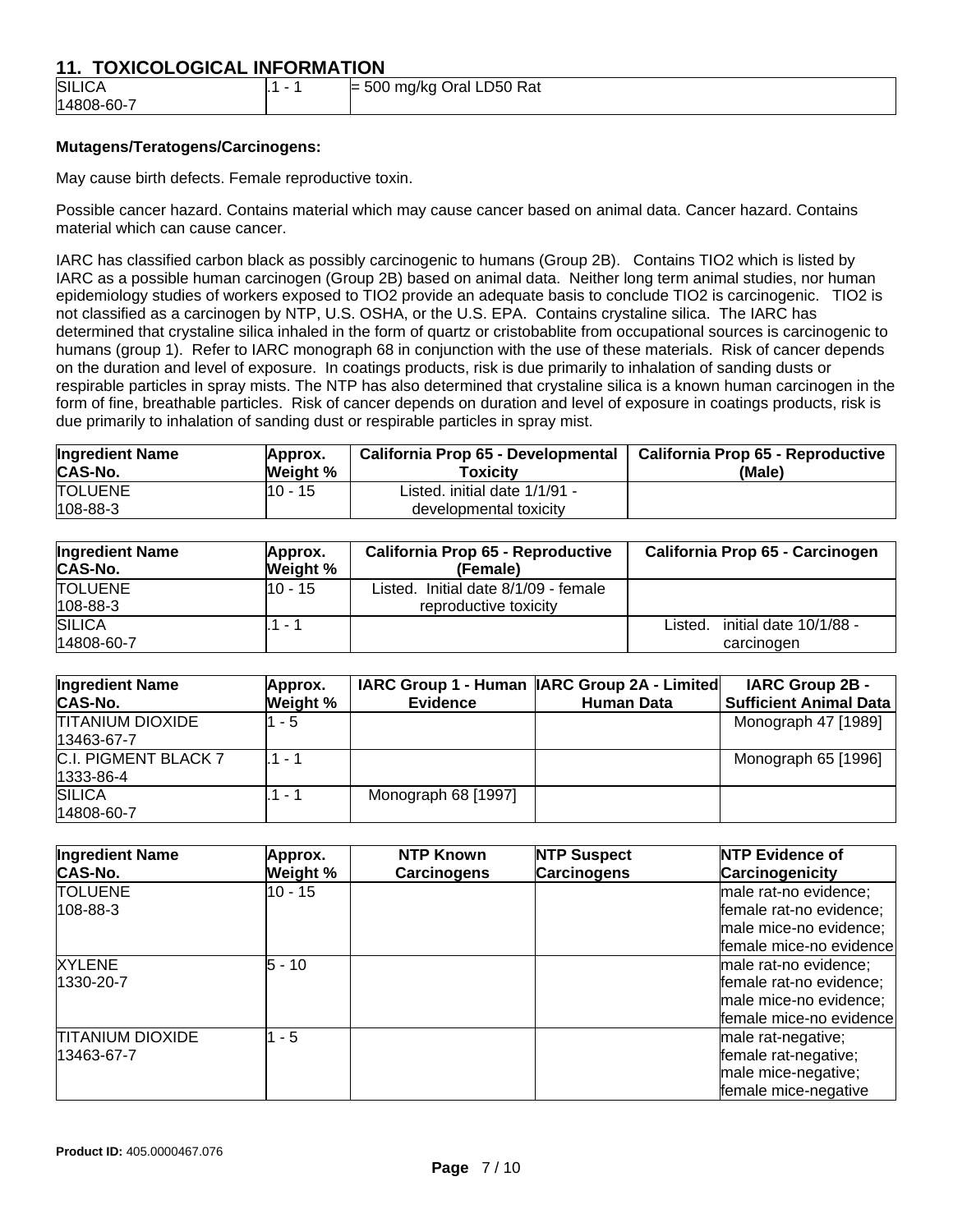| <b>Ingredient Name</b><br><b>CAS-No.</b> | Approx.<br>Weight % | <b>NTP Known</b><br><b>Carcinogens</b> | <b>NTP Suspect</b><br><b>Carcinogens</b> | <b>NTP Evidence of</b><br>Carcinogenicity                                                                      |
|------------------------------------------|---------------------|----------------------------------------|------------------------------------------|----------------------------------------------------------------------------------------------------------------|
| <b>TALC</b><br>14807-96-6                | 1 - 5               |                                        |                                          | male rat-some evidence;<br>female rat-clear<br>evidence; male mice-no<br>evidence; female mice-<br>no evidence |
| <b>SILICA</b><br>14808-60-7              | .1 - 1              | Known Human<br>Carcinogen              |                                          |                                                                                                                |

| <b>Ingredient Name</b><br>CAS-No.        | Approx.<br>Weight % | <b>OSHA - Hazard</b><br><b>Communication</b><br><b>Carcinogens</b> | <b>OSHA - Specifically</b><br><b>Regulated Carcinogens</b> | <b>ACGIH Carcinogens</b>         |
|------------------------------------------|---------------------|--------------------------------------------------------------------|------------------------------------------------------------|----------------------------------|
| <b>TITANIUM DIOXIDE</b><br>13463-67-7    | - 5                 | Present                                                            |                                                            |                                  |
| <b>C.I. PIGMENT BLACK 7</b><br>1333-86-4 | - 1                 | Present                                                            |                                                            |                                  |
| <b>SILICA</b><br>14808-60-7              | - 1                 | Present                                                            |                                                            | A2 Suspected Human<br>Carcinogen |

## **12. ECOLOGICAL DATA**

No information on ecology is available.

## **13. DISPOSAL CONSIDERATIONS**

Disposal should be made in accordance with federal, state and local regulations.

## **14. TRANSPORTATION INFORMATION**

## **U.S. Department of Transportation**

UN ID Number (msds): CONCOM Proper Shipping Name: CONSUMER COMMODITY ORM-D [Paint]

## **U.S Hazmat and/or International DG shipment exceptions**

The supplier may apply one of the following exceptions: Combustible Liquid, Consumer Commodity, Limited Quantity, Viscous Liquid, Does Not Sustain Combustion, or others, as allowed under 49CFR Hazmat Regulations. Please consult 49CFR Subchapter C to ensure that subsequent shipments comply with these exceptions.

## **Reportable Quantity Description:**

## **International Air Transport Association (IATA):**

| UN ID Number (msds):  | UN1950              |
|-----------------------|---------------------|
| Proper Shipping Name: | AEROSOLS, FLAMMABLE |
| Hazard Class:         | 2.1                 |

## **International Maritime Organization (IMO):**

IMO UN/ID Number (msds): UN1950 Proper Shipping Name: AEROSOLS, FLAMMABLE Hazard Class: 2.1

## **15. REGULATORY INFORMATION**

## **U.S. FEDERAL REGULATIONS:**

| <b>Ingredient Name</b><br><b>CAS-No.</b> | Approx.<br>Weight % | <b>SARA 302</b> | <b>SARA 313</b> | <b>CERCLA RQ in Ibs.</b> |
|------------------------------------------|---------------------|-----------------|-----------------|--------------------------|
|------------------------------------------|---------------------|-----------------|-----------------|--------------------------|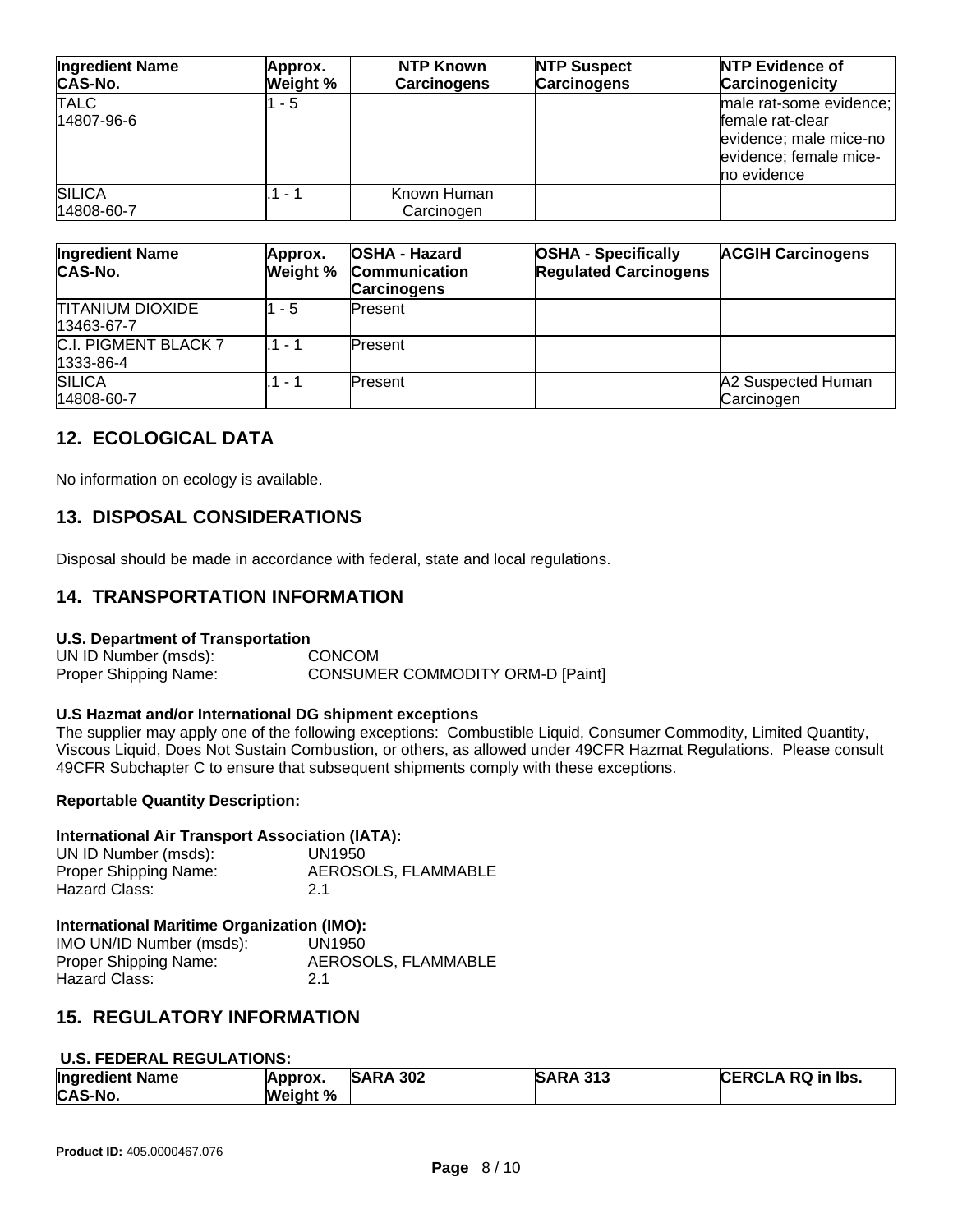## **15. REGULATORY INFORMATION**

| <b>DIMETHYL KETONE-</b><br><b>EXEMPT SOLVENT</b><br>67-64-1 | $ 30 - 35 $ | 5000                                                                     |
|-------------------------------------------------------------|-------------|--------------------------------------------------------------------------|
| <b>TOLUENE</b><br>$108 - 88 - 3$                            | 10 - 15     | form R reporting required   1000<br>for 1.0% de minimis<br>concentration |
| <b>XYLENE</b><br>1330-20-7                                  | 5 - 10      | form R reporting required 100<br>for 1.0% de minimis<br>concentration    |
| <b>ISOBUTYL ACETATE</b><br>$110-19-0$                       | $1 - 5$     | 5000                                                                     |

## **SARA 311/312 Hazard Class:**

| Acute:           | ves        |
|------------------|------------|
| Chronic:         | <b>ves</b> |
| Flammability:    | yes        |
| Reactivity:      | no         |
| Sudden Pressure: | yes        |

## **U.S. STATE REGULATIONS:**

### **Right to Know:**

The specific chemical identity of a component may be withheld as a trade secret under 34 Pennsylvania Code, Chapter 317.

## **Pennsylvania Right To Know:**

| <b>BUTANE</b><br><b>TOLUENE</b> | 106-97-8             |         |
|---------------------------------|----------------------|---------|
| <b>ISOBUTYL ACETATE</b>         | 108-88-3<br>110-19-0 |         |
| <b>PROPRIETARY INERT</b>        | <b>Trade Secret</b>  |         |
| <b>XYLENE</b>                   | 1330-20-7            |         |
| <b>TITANIUM DIOXIDE</b>         | 13463-67-7           |         |
| <b>TALC</b>                     | 14807-96-6           |         |
| DIMETHYL KETONE- EXEMPT SOLVENT |                      | 67-64-1 |
| <b>PROPANE</b>                  | 74-98-6              |         |
| <b>PROPRIETARY INERT</b>        | <b>Trade Secret</b>  |         |

## **Additional Non-Hazardous Materials**

PROPRIETARY ADDITIVE Trade Secret

## **California Proposition 65:**

WARNING: This product contains chemicals known to the State of California to cause cancer and birth defects or other reproductive harm.

**Rule 66 status of product Photochemically reactive.** 

## **INTERNATIONAL REGULATIONS - Chemical Inventories**

## **US TSCA Inventory:**

All components of this product are in compliance with U.S. TSCA Chemical Substance Inventory Requirements.

## **Canada Domestic Substances List:**

All components of this product are listed on the Domestic Substances List.

## **16. OTHER INFORMATION**